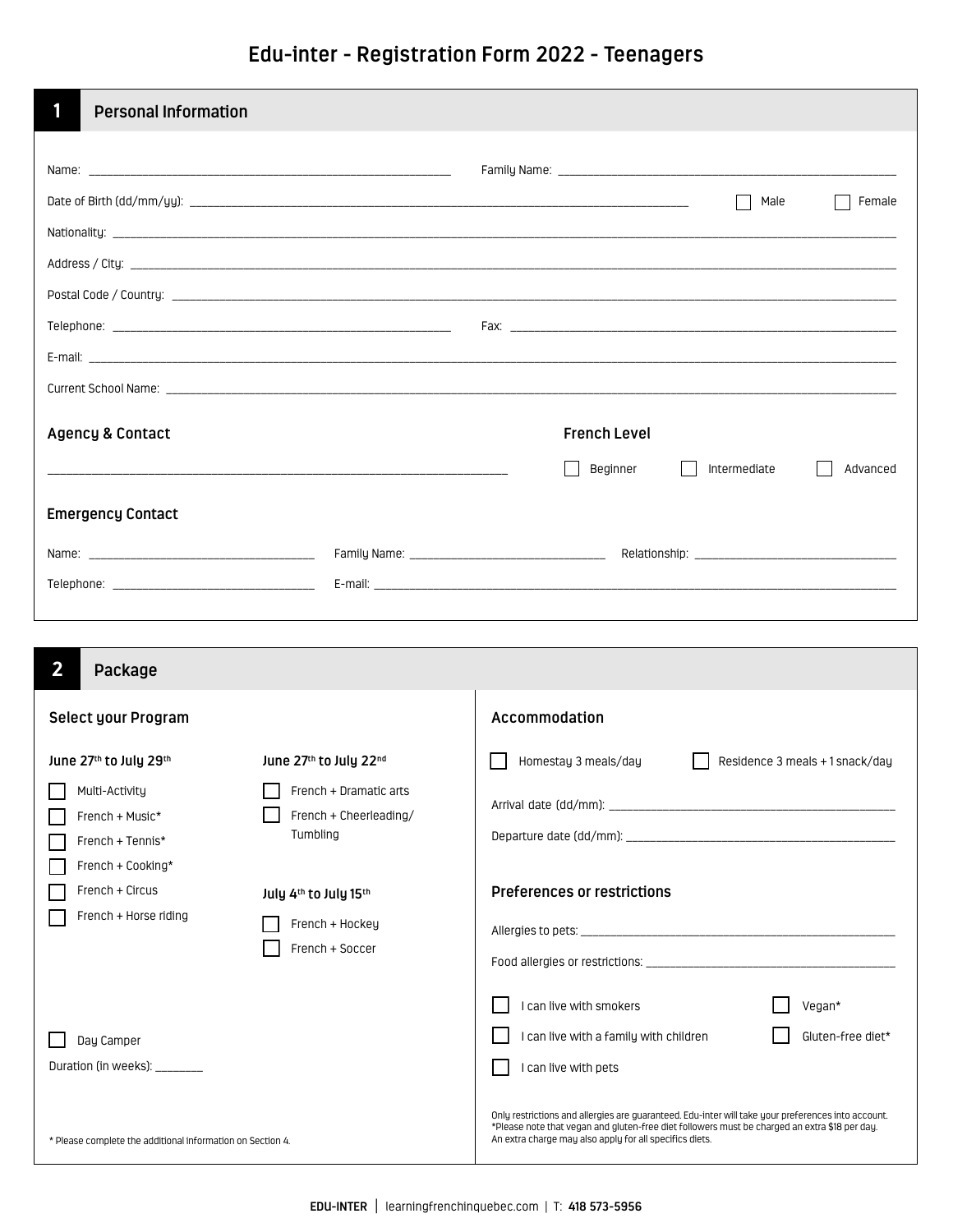| $\mathbf{3}$<br><b>Dates</b>                                                                                                                                                                                                                                                                                                                                                                                                                                                                                        |                                                                                |                                                                                                                                                                                                                                                                                                                                                                                                                                                                                                                                                                                                                                                                         |
|---------------------------------------------------------------------------------------------------------------------------------------------------------------------------------------------------------------------------------------------------------------------------------------------------------------------------------------------------------------------------------------------------------------------------------------------------------------------------------------------------------------------|--------------------------------------------------------------------------------|-------------------------------------------------------------------------------------------------------------------------------------------------------------------------------------------------------------------------------------------------------------------------------------------------------------------------------------------------------------------------------------------------------------------------------------------------------------------------------------------------------------------------------------------------------------------------------------------------------------------------------------------------------------------------|
| <b>Start date</b><br>$\Box$ 06/27 $\Box$ 07/04 $\Box$ 07/11<br>$\sqrt{07/18}$ $\sqrt{07/25}$<br><b>Medical Insurance</b>                                                                                                                                                                                                                                                                                                                                                                                            | <b>Duration</b> (in weeks)<br>$\Box$ 2 $\Box$ 3<br>  11<br>$\Box$<br>$\vert$ 4 | <b>Arrival and Departure**</b><br>Please send your final arrival and departure itinerary<br>to hebergement3@edu-inter.com<br>$\Box$ Bus<br>Train<br>$\vert \vert$ Plane<br>Driving to Quebec<br>Arrival by:<br>$\perp$<br>$\blacksquare$<br>Unaccompanied minor airport pick-up and drop-off (\$90 each way)<br>** 2-way transfer from Montreal: +\$475                                                                                                                                                                                                                                                                                                                 |
| 4<br><b>Additional Information</b>                                                                                                                                                                                                                                                                                                                                                                                                                                                                                  |                                                                                |                                                                                                                                                                                                                                                                                                                                                                                                                                                                                                                                                                                                                                                                         |
| French + Music<br>Indicate the instrument(s) you play with the number of years of<br>1.<br>experience you have and the number of instruction hours you have<br>received, if any. Place the instruments in order of preference.<br>Years of<br>Hours of<br>Instruments<br>experience<br>2. Indicate any relevant diploma and the name and location of the<br>educational institution where it was obtained.<br>3. Indicate the instrument(s) you will have in your possession during your<br>stay in Quebec, if any. | Educational institution/city<br>(or name of private teacher)<br>instruction    | French + Tennis<br>It is mandatory to bring your own tennis racket. In case it is absolutely<br>impossible for you to bring it, please notify Edu-inter at least 7 days before<br>your arrival in Québec City so that Edu-inter can make a rental request<br>to the Académie de tennis Hérisset Bordeleau. If you do not meet this<br>deadline, Edu-inter does not guarantee that there will be one available.<br>Indicate the number of years of experience you have and the number<br>1.<br>of instruction hours you have received.<br><b>Example 21 Years</b><br><b>Example 2018</b> Hours<br>2. Indicate where you have received your training (school, club, etc.) |
| French + Cooking<br>Do you have any food allergies?                                                                                                                                                                                                                                                                                                                                                                                                                                                                 |                                                                                | 3. Indicate any relevant diploma and the name and location of the<br>educational institution where it was obtained.<br>4. Indicate your current level.                                                                                                                                                                                                                                                                                                                                                                                                                                                                                                                  |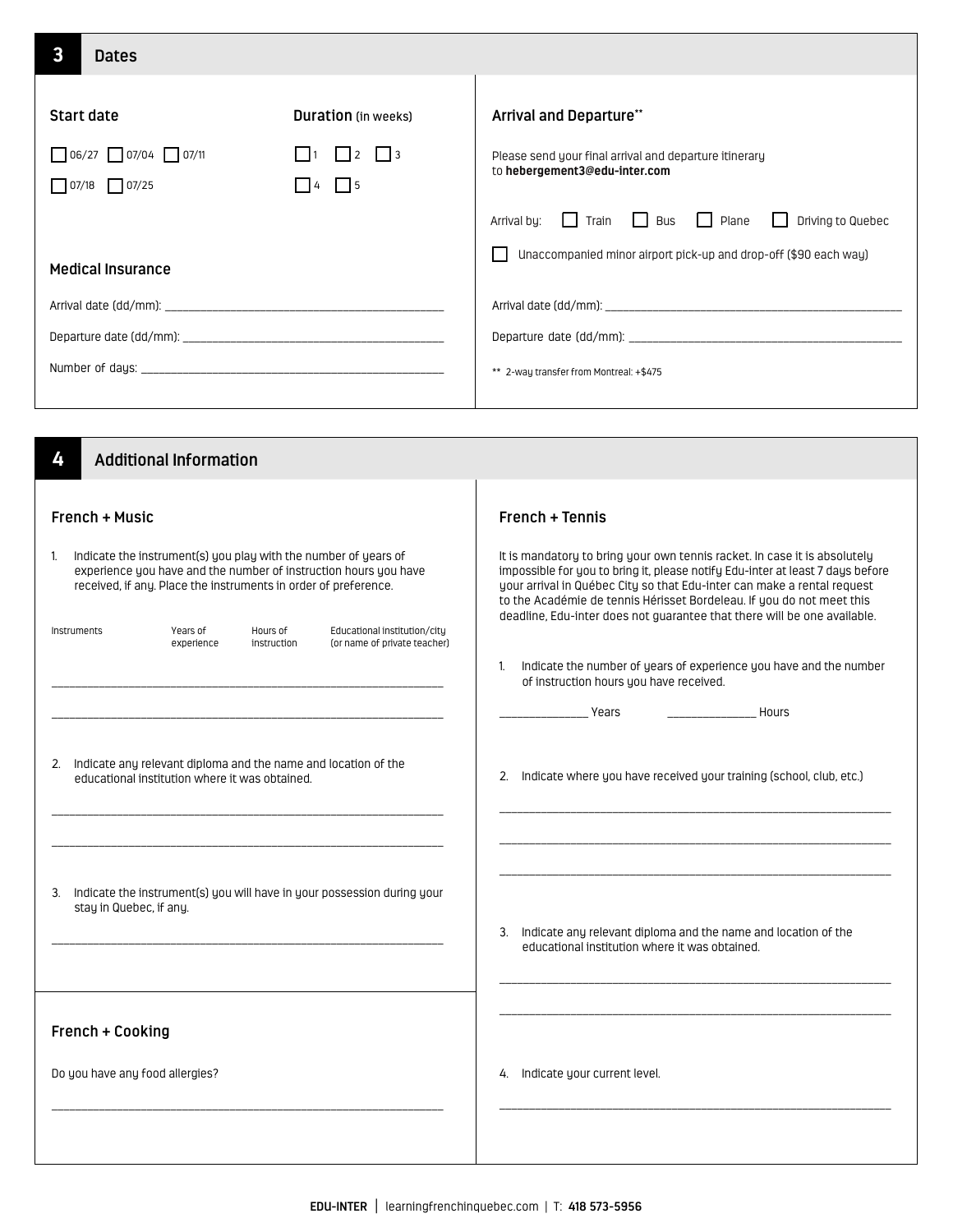| 5<br><b>Payment Information</b>                                                                                                                                                                                                                                                                                                                                                                                           |                                                                                                                               |                                                                                                                                                              |  |  |  |
|---------------------------------------------------------------------------------------------------------------------------------------------------------------------------------------------------------------------------------------------------------------------------------------------------------------------------------------------------------------------------------------------------------------------------|-------------------------------------------------------------------------------------------------------------------------------|--------------------------------------------------------------------------------------------------------------------------------------------------------------|--|--|--|
| IMPORTANT: A mandatory fee of CAD \$180<br>Deposit - 25 %<br>Full - 100 %<br>will be charged by Edu-inter for any teen being registered<br>as UM with the airline.                                                                                                                                                                                                                                                        |                                                                                                                               |                                                                                                                                                              |  |  |  |
| Mode of payment<br>Credit Card<br>Certified Check / Bank Draft (\$ CAD)<br><b>Bank Wire Transfer</b><br>Interac e-transfer                                                                                                                                                                                                                                                                                                |                                                                                                                               |                                                                                                                                                              |  |  |  |
| <b>Credit Card Information</b><br><b>VISA</b><br><b>Bank Account Details</b><br>Transaction fees apply (\$20 CAD).                                                                                                                                                                                                                                                                                                        | An additional 3,95% will be charged to all payments done with credit card.                                                    | Expiry Date: $\frac{1}{1}$                                                                                                                                   |  |  |  |
| Account holder: EDU-INTER INC<br>Beneficiary number: 70, chemin de la Passerelle<br>Lac-Beauport QC Canada G3B1B3<br>Account number: 1002351 CAD 4001699 USD                                                                                                                                                                                                                                                              | Bank name: RBC (Banque Royale)<br>Bank address: 839, route Jean-Gauvin<br>Québec QC Canada G1X 4V9<br>Transit (Branch): 00095 | Please send your certified<br>Edu-inter<br>cheque or bank draft in \$ CAD<br>755 Grande Allée Ouest<br>to the following address:<br>Quebec QC Canada G1C 1C1 |  |  |  |
| Institution number: 003<br>Swift: ROYCCAT2<br>I hereby certify that the above information is true and complete.<br>I have read and understood the attached Terms and Conditions and Refund Policies.<br>l authorize Edu-inter to use photographs and videos of me for media and promotional uses and release all interests, including royalties,<br>proceeds and other benefits derived from such photographs and videos. |                                                                                                                               |                                                                                                                                                              |  |  |  |
| IMPORTANT: All payments are in \$ CAD. Prices are subject to change without notice.                                                                                                                                                                                                                                                                                                                                       |                                                                                                                               |                                                                                                                                                              |  |  |  |

# **TERMS, CONDITIONS AND POLICIES**

**Minimum Age**<br>Students must be 10 to 17 years of age to enrol in<br>any Teen French Program in Quebec City.

### **Afternoon Program Afternoon Program**

**Custodianship Services**

visa to enter Canada. **Tourist Visa**

proceed.

**Medical Insurance**

An afternoon program can be taken in combination with the morning Core French program for teens. An afternoon program cannot be taken independently. program for teens. An afternoon program<br>**Custodianship Services**<br>A custodian located in Canada is required for all<br>A custodian located in Canada is required for all<br>unaccompanied minors who need to apply for a<br>**Tourist Vis** 

Edu-inter recommends that you consult the Canadian embassy or consulate in your country of residence for information regarding the entry procedure to Canada. You may require a Temporary Resident Visa to visit Canada. Canadian authorities will tell you how to how to

**Medical Insurance**<br>Health insurance is mandatory for all visitors<br>from outside of Canada. Upon your arrival at<br>Edu-inter and prior to the start of your course, you will asked for a proof of medical insurance. If you do not have obtained proper medical insurance, Edu-inter can arrange it for international students upon their arrival. Canadian students are covered for emergencies in Quebec through their provincial health plan.

Edu-inter and prior to the start of your course,

**Validity of Fees – Summer 2022**<br>These rates will be valid from August 3<sup>,α</sup>,<br>2021 to August 1<sup>%</sup>, 2022. Please note that<br>registrations for Summer 2022 received before<br>December 31<sup>%</sup>, 2021 are invoiced at the rate<br>of 2021.

### A custodian located in Canada is required for all unaccompanied minors who need to apply for a invoice. **Registration and**

**Accommodation**

**Confirmation Procedure**<br>You may get our registration form by making<br>the request to Edu-inter. Send the form duly<br>completed by mail, email or fax. Upon reception of your registration, we confirm your registration and send your invoice. Your invoice includes the total amount of your French immersion stay. The registration must be confirmed with a minimum deposit of 25% of the amount of the total invoice or \$400, whichever is highest.

Homestay or residence accommodation normally begins the Sunday prior to your start date and ends the Saturday immediately<br>following your last class. Accommodation is<br>invoiced on a per night basis. When students<br>require additional nights in residence, they<br>must participate in all mandatory excursions<br>and

## **Letter of Acceptance**

If you need a tourist visa to enter Canada, Edu-inter sends you a "letter of acceptance" as soon as we receive the minimum deposit. The letter of acceptance may be required by the Government of Canada to process your visa application.

## **Administrative Fees**

This \$400 fee covers the administrative costs relating to the registration process, and preparations required for receiving the student into the program. This fee is included in the package program.

**Accommodation Changes** Students' natural parents may ask for a change

of accommodation for justifiable reasons of discomfort or of non-compatibility with one or several members of a host family chosen by Edu-inter. To request a change of accommodation, the students' natural parents must request the change in writing to the director. When the change request is made within the first week of arrival, the change is made at no additional fee. When the request is made after the first week of arrival, a Change Fee of \$100 is invoiced to students. In the event that request is made with less than 1 week's notice, an Urgent Change Fee of \$200 CAD is invoiced to the student. In both cases, students are responsible for the costs of moving from one place of accommodation to another.

**Afternoon Program<br><b>or Excursion Changes**<br>Students wish to modify their afternoon<br>program or excursions after their arrival in Quebec must ask their parents to send a written request to the director. When the request is made one week or more before the change, a Change Fee of \$100 is invoiced to students. If the change is requested in less than one week's notice, an Urgent Change Fee of \$200 is invoiced to the student. Students must also pay any difference in price for the new option of their choice.

**Airport Pickup** Unaccompanied minors must request the transfer service to and from their point of arrival. If on arrival day, the flight is cancelled or modified and the arrival time planned changes, students are responsible for communicating this change as soon as possible by calling the emergency number of Edu-inter. By doing so, students make sure that Edu-inter makes the necessary modifications. Should Edu-inter not be notified, the representative of Edu-inter is not under obligation to wait for students or to return to the airport; students must then go to their<br>accommodation but heir own means accommodation by their own means.

### **Payment Due**

Payment of the invoice must be settled in its entirety 30 days prior to the beginning of the French immersion program at Edu-inter.

### **Course Attendance**

Unauthorized absences are registered in the students' file. Attendance to classes and camp is mandatory for all students, except for justified medical reasons. The course completion certificate is only handed to students who attended 100% of the classes.

### **Dispute Resolution**

If students have a complaint regarding the courses, another student, a professor or another staff member, the director must be informed. The director will discuss the complaint with the student in order to find a suitable solution.

An additional 3,95% will be charged to all

# **Credit Card Payments** payments done with credit card.

**REFUND POLICIES** Any request for partial or total reimbursement of your program must be made by written notification and sent to Edu-inter for analysis. Edu-inter will retain the sum of administrative fees of \$400 and the difference will be refunded. If you are eligible for a refund under any of the conditions described below, it will be made within 30 days of this decision.

**Non-refundable fees** The administrative fee of \$400 CAD is non refundable.

**Program fees**<br>All fees are detailed on the invoice If unu All fees are detailed on the invoice. If you<br>cancel in writing before your arrival, after<br>validation by the management, you will be<br>refunded the following percentage of your invoice:

- More than 30 days or more before the program start date: 75% of the total fees
- Between 29 and 4 days before the program start date: 50% of the total fees
- 3 days before the program start date: no refund.

If you cancel in writing or are dismissed from Edu-inter after your arrival, no refund is possible.

### **DISCLAIMER**

**Edu-inter reserves the right to change start dates, programs, and course curriculum at any time without notice. The fees, dates and conditions listed in our brochure are subject to change at any time without prior notice. Edu-inter accepts no responsibility whatsoever for any loss or damage to the personal belongings or property of a student participant or for any injury to or death of a student or program participant occurring on or off school property.**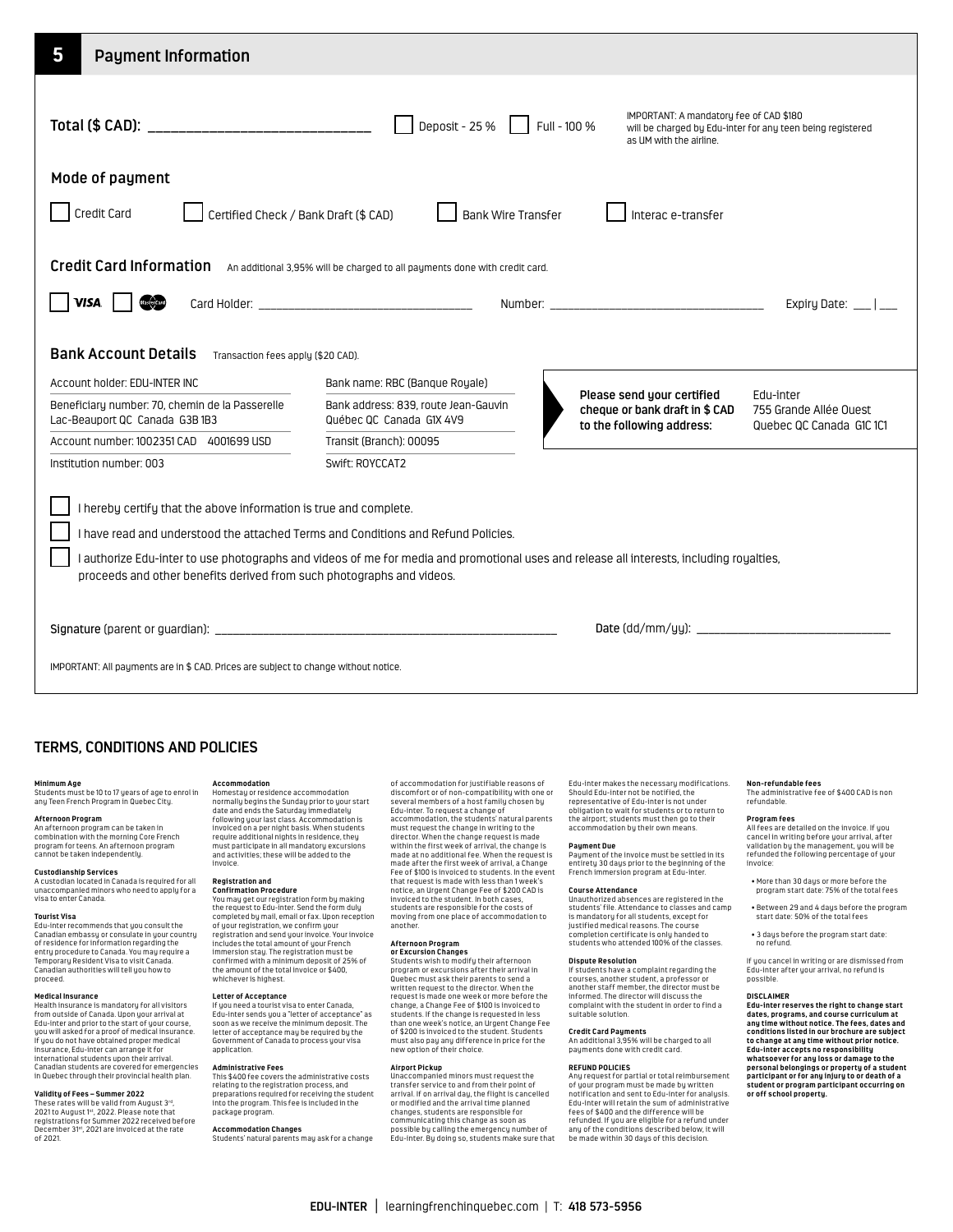

# **Medical Form**

| Name:                                                                                                                                      |                                                                                                                      |  |  |
|--------------------------------------------------------------------------------------------------------------------------------------------|----------------------------------------------------------------------------------------------------------------------|--|--|
| Family Name:<br><u> 1989 - Johann Barbara, marka a shekara tsa 1989 - An tsa 1989 - An tsa 1989 - An tsa 1989 - An tsa 1989 - An</u>       |                                                                                                                      |  |  |
|                                                                                                                                            |                                                                                                                      |  |  |
| <b>Emergency Contact:</b>                                                                                                                  |                                                                                                                      |  |  |
|                                                                                                                                            |                                                                                                                      |  |  |
|                                                                                                                                            |                                                                                                                      |  |  |
|                                                                                                                                            |                                                                                                                      |  |  |
|                                                                                                                                            |                                                                                                                      |  |  |
|                                                                                                                                            |                                                                                                                      |  |  |
| Indicate if your child suffers from any of the following condition (specify):                                                              |                                                                                                                      |  |  |
| П                                                                                                                                          |                                                                                                                      |  |  |
| П                                                                                                                                          |                                                                                                                      |  |  |
| $\Box$                                                                                                                                     |                                                                                                                      |  |  |
| $\perp$                                                                                                                                    |                                                                                                                      |  |  |
| $\Box$                                                                                                                                     |                                                                                                                      |  |  |
| $\perp$                                                                                                                                    |                                                                                                                      |  |  |
| П                                                                                                                                          |                                                                                                                      |  |  |
| $\perp$                                                                                                                                    |                                                                                                                      |  |  |
| $\perp$<br>Others:<br><u> 1989 - Johann Stoff, amerikansk politiker (* 1908)</u>                                                           |                                                                                                                      |  |  |
|                                                                                                                                            |                                                                                                                      |  |  |
|                                                                                                                                            |                                                                                                                      |  |  |
| Foods:                                                                                                                                     | <u> Alexandria de la contrada de la contrada de la contrada de la contrada de la contrada de la contrada de la c</u> |  |  |
| Others:<br>ΙI                                                                                                                              | and the control of the control of the control of the control of the control of the control of the control of the     |  |  |
| Type of reaction:<br><u> 1989 - Johann Barbara, martin amerikan basal dan berasal dalam basal dalam basal dalam basal dalam basal dala</u> |                                                                                                                      |  |  |
|                                                                                                                                            |                                                                                                                      |  |  |
| Does your child have a deadly allergy?                                                                                                     |                                                                                                                      |  |  |
| Yes □ No<br>$\Box$                                                                                                                         |                                                                                                                      |  |  |
|                                                                                                                                            |                                                                                                                      |  |  |
| If he or she does, does your child carry an epipen?                                                                                        |                                                                                                                      |  |  |
| Yes □ No<br>$\Box$                                                                                                                         |                                                                                                                      |  |  |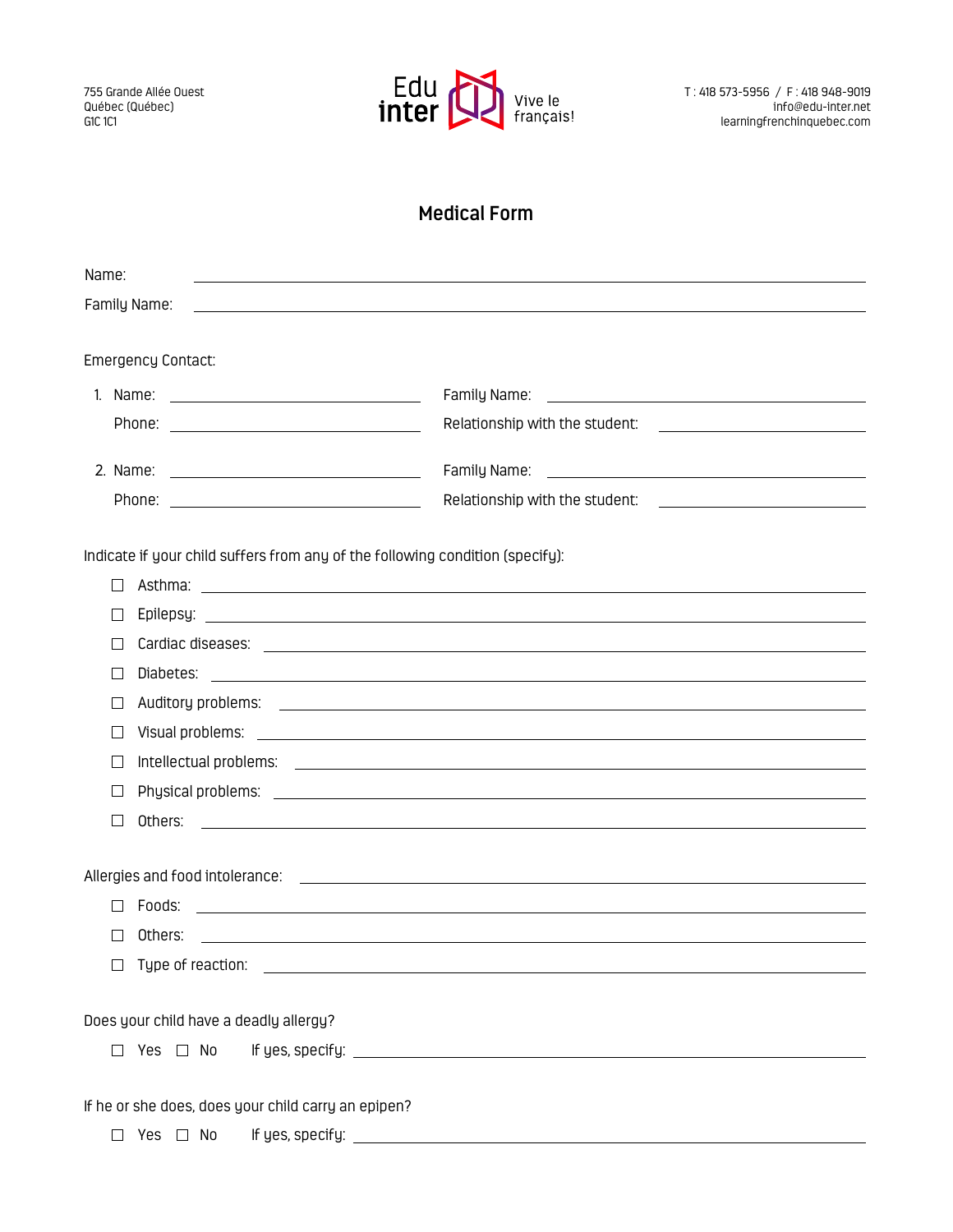755 Grande Allée Ouest Québec (Québec) G1C 1C1



T : 418 573-5956 / F : 418 948-9019 info@edu-inter.net learningfrenchinquebec.com

| Does your child take medications?                                          |  |  |
|----------------------------------------------------------------------------|--|--|
|                                                                            |  |  |
| Does your child wear glasses or contact lenses?<br>Yes $\Box$ No<br>$\Box$ |  |  |
| Does your child have problems of behaviour?                                |  |  |
| Yes □ No<br>┑                                                              |  |  |
| Does your child know how to swim?                                          |  |  |
| $\Box$ Yes $\Box$ No                                                       |  |  |
| Does your child need to wear floaters in the water?                        |  |  |
| Yes $\Box$ No<br>$\Box$                                                    |  |  |
| Does your child need to wear ear plugs?                                    |  |  |
| Yes $\Box$ No<br>$\Box$                                                    |  |  |
| Does your child prefer not doing certain activities?                       |  |  |
| $\Box$ Yes $\Box$ No                                                       |  |  |
|                                                                            |  |  |

Please describe your child, including likes and dislikes:

Other information that you would like us to know about your child: